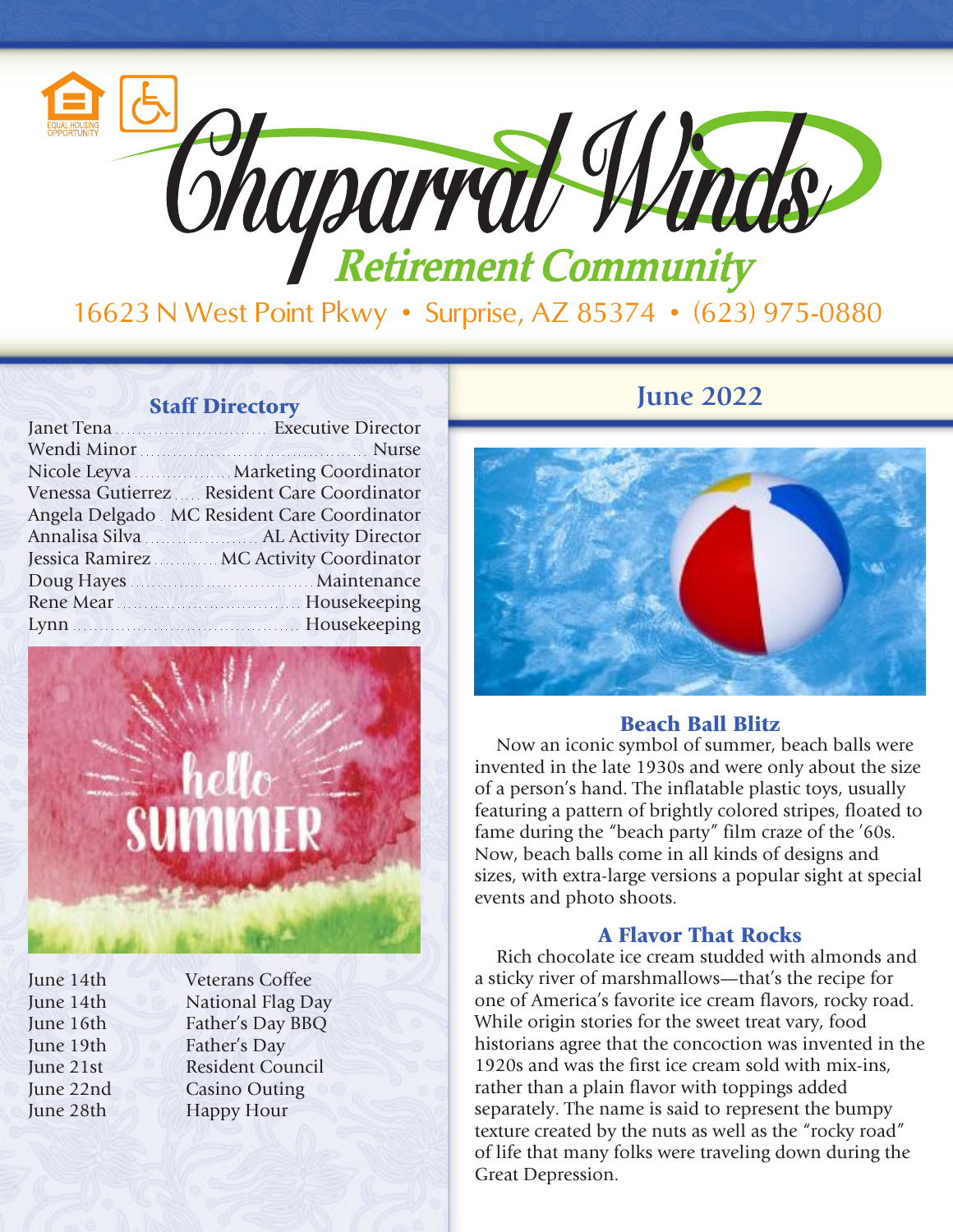

# **June 2022**

| Sunday                                                   | Monday                                                                                                              | Tuesday                                                                                                                                                             | Wednesday                                                                                                                                         | Thursday                                                                                                         | Friday                                                                                                                                    | Saturday                                     |
|----------------------------------------------------------|---------------------------------------------------------------------------------------------------------------------|---------------------------------------------------------------------------------------------------------------------------------------------------------------------|---------------------------------------------------------------------------------------------------------------------------------------------------|------------------------------------------------------------------------------------------------------------------|-------------------------------------------------------------------------------------------------------------------------------------------|----------------------------------------------|
|                                                          | Hello<br>Summer                                                                                                     | AR - Activity Room<br>L - Lounge<br>T - Theatre Room<br>LB - Library<br>DR - Dining Room<br>PDR- Private Dining Room<br>FR - Fitness Room<br>IL- Independent Living | 9:00 Bible Study w/ Tony L<br>10:00 Bingo AR<br>11:00 China Buffet Lunch Outing<br>1:00 Relaxing Art AR<br>2:00 Wii Bowling L                     | Happy Birthday Shirley K!<br>10:00 Bingo AR<br>1:00 Arts & Crafts AR<br>2:30 Black Jack L<br>3:30 Puzzles LB     | 9:00 National Donut Day<br>10:00 Bingo AR<br>10:00 Southwest Mobility FR<br>11:00 Crossroad Plaza<br>Outing/Subway<br>2:30 Puzzles LB     | 10:00 Bingo AR<br>1:00 Relaxing Art AR       |
| 10:00 Bingo AR<br>1:00 Table Games AR                    | 9:00 Walmart<br>10:00 Bingo AR<br>12:30 Cooking / Baking AR<br>2:30 Wii Bowling L                                   | 6 Happy Birthday John T!<br>9:30 Confessions IL<br>10:00 Bingo AR<br>10:00 Roman Catholic Mass IL<br>1:00 Poker L<br>5:30 Movie & Popcorn T                         | 7 Waffle Wednesday<br>9:00 Bible Study w/ Tony L<br>10:00 Bingo AR<br>11:00 Portofinos Lunch Outing<br>1:00 Relaxing Art AR<br>2:00 Wii Bowling L | 10:00 Bingo AR<br>1:00 Arts & Crafts AR<br>2:30 Black Jack L<br>3:30 Puzzles LB                                  | 9:00 Donuts & Coffee AR<br>10:00 Bingo AR<br>12:30 Root beer floats w/ Lisa AR<br>2:00 Hand and foot L                                    | 11<br>10:00 Bingo AR<br>1:00 Relaxing Art AR |
| 12 <sub>2</sub><br>10:00 Bingo AR<br>1:00 Table Games AR | 9:00 Walmart Outing<br>10:00 Bingo AR<br>12:00 Pinochle AR<br>2:30 Sit & Get Fit TR                                 | 13 National Flag Day<br>14<br>10:00 Bingo AR<br>1:00 Poker L<br>2:00 Veterans Coffee PDR<br>5:30 Movie & Popcorn T                                                  | 9:00 Bible Study w/ Tony L<br>10:00 Bingo AR<br>11:00 Tacos Calafia Lunch Outing<br>1:00 Relaxing Art AR<br>2:00 Wii Bowling L                    | 15 National Fudge Day<br>16<br>10:00 Bingo AR<br>12:00 Make Fudge AR<br>2:00 Father's Day BBQ<br>3:30 Puzzles LB | 17<br>9:00 Donuts & Coffee AR<br>10:00 Bingo AR<br>1:00 Manicures AR<br>2:00 Hand and Foot L                                              | 18<br>10:00 Bingo AR<br>1:00 Relaxing Art AR |
| Father's Day<br>10:00 Bingo AR<br>1:00 Table Games AR    | 19 Juneteenth (Observed)<br>20<br>9:00 Walmart<br>10:00 Bingo AR<br>12:30 Cooking / Baking AR<br>2:30 Wii Bowling L | 21<br>9:00 Resident Council PDR<br>10:00 Bingo AR<br>12:00 Pinochle AR<br>2:00 Poker L<br>5:30 Movie & Popcorn T                                                    | 22<br>9:00 Bible Study w/ Tony L<br>10:00 Bingo AR<br>11:00 Casino Outing<br>3:00 Relaxing Art AR                                                 | 10:00 Bingo AR<br>1:00 Arts & Crafts AR<br>2:30 Black Jack L<br>3:30 Puzzles LB                                  | 23 Happy Birthday Donna B!<br>24<br>9:00 Donuts & Coffee AR<br>10:00 Bingo AR<br>1:00 Manicures AR<br>2:00 Hand & Foot L<br>6:00 Car Show | 25<br>10:00 Bingo AR<br>1:00 Relaxing Art AR |
| 26<br>10:00 Bingo AR<br>1:00 Table Games AR              | 27<br>9:00 Walmart<br>10:00 Bingo AR<br>12:00 Pinochle AR<br>2:30 Sit & Get Fit TR                                  | 28<br>10:00 Bingo AR<br>12:00 Pinochle AR<br>2:00 Happy Hour DR<br>2:00 Keys Entertainment<br>5:30 Movie & Popcorn T                                                | 29<br>9:00 Bible Study w/ Tony L<br>10:00 Bingo AR<br>11:00 Red Robin Lunch Outing<br>1:00 Relaxing Art AR<br>2:00 Wii Bowling L                  | 30<br>10:00 Bingo AR<br>1:00 Arts & Crafts AR<br>2:30 Black Jack L<br>3:30 Puzzles LB                            |                                                                                                                                           |                                              |